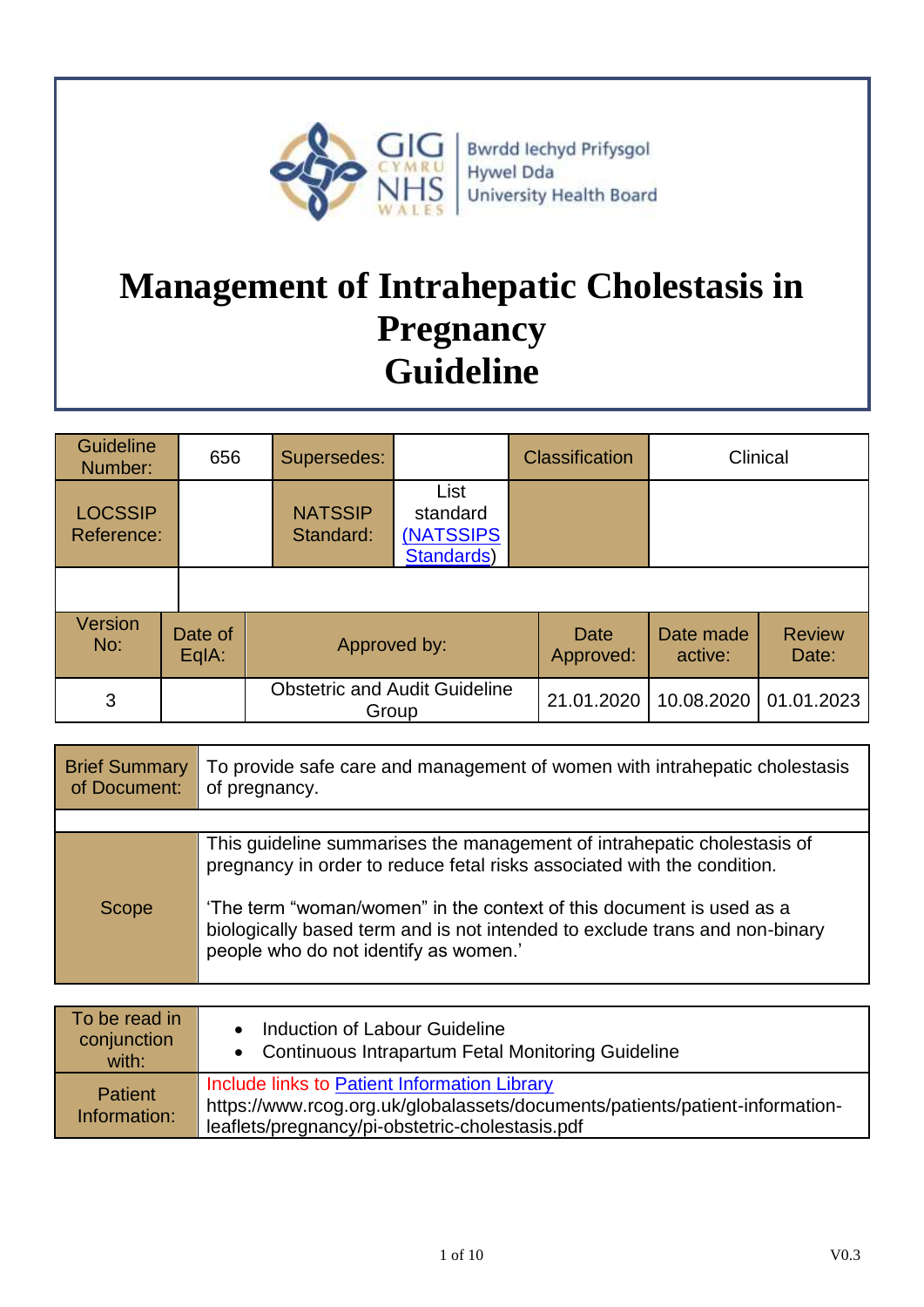**Owning** committee/ group

| <b>Reviews and updates</b> |                                                                                                                                                                                                       |                         |  |
|----------------------------|-------------------------------------------------------------------------------------------------------------------------------------------------------------------------------------------------------|-------------------------|--|
| Version<br>no:             | <b>Summary of Amendments:</b>                                                                                                                                                                         | Date<br>Approved:       |  |
|                            | New guideline                                                                                                                                                                                         | 21.01.2020              |  |
| 2                          | <b>Review</b>                                                                                                                                                                                         | 21.01.2020<br>27.8.2020 |  |
| $\overline{2}$             | Amendment to section 7 - Antenatal Management: Amendment to<br>read 'The upper limit of normal reference range of bile acids is<br>14micromol/l.'<br>And Amendment to Appendix 2 to reflect the above | 13.10.2020              |  |

#### Glossary of terms

| <b>Term</b> | <b>Definition</b>                           |
|-------------|---------------------------------------------|
| <b>ALT</b>  | Alanine aminotransferase                    |
| <b>AST</b>  | Aspartate transaminase                      |
| <b>BA</b>   | <b>Bile Acids</b>                           |
| <b>CLC</b>  | Consultant-led care                         |
| <b>CLU</b>  | Consultant-led unit                         |
| <b>CTG</b>  | Cardiotocograph                             |
| <b>EFM</b>  | <b>Electronic fetal monitoring</b>          |
| <b>FHR</b>  | Fetal heart rate                            |
| <b>ICP</b>  | Intrahepatic Cholestasis of Pregnancy       |
| <b>IOL</b>  | Induction of Labour                         |
| <b>LFT</b>  | Liver function test                         |
| OC          | Obstetric cholestasis (former term for ICP) |
| <b>SFH</b>  | Symphysis fundal height                     |
| <b>UDCA</b> | Ursodeoxycholic acid                        |
| <b>VTE</b>  | Venous thromboembolism                      |

|  | Cholestasis, intrahepatic cholestasis, ursodeoxycholic acid, vitamin K, pruritus, |
|--|-----------------------------------------------------------------------------------|
|  | Keywords   transminases, pregnancy complications , bile acids and salt            |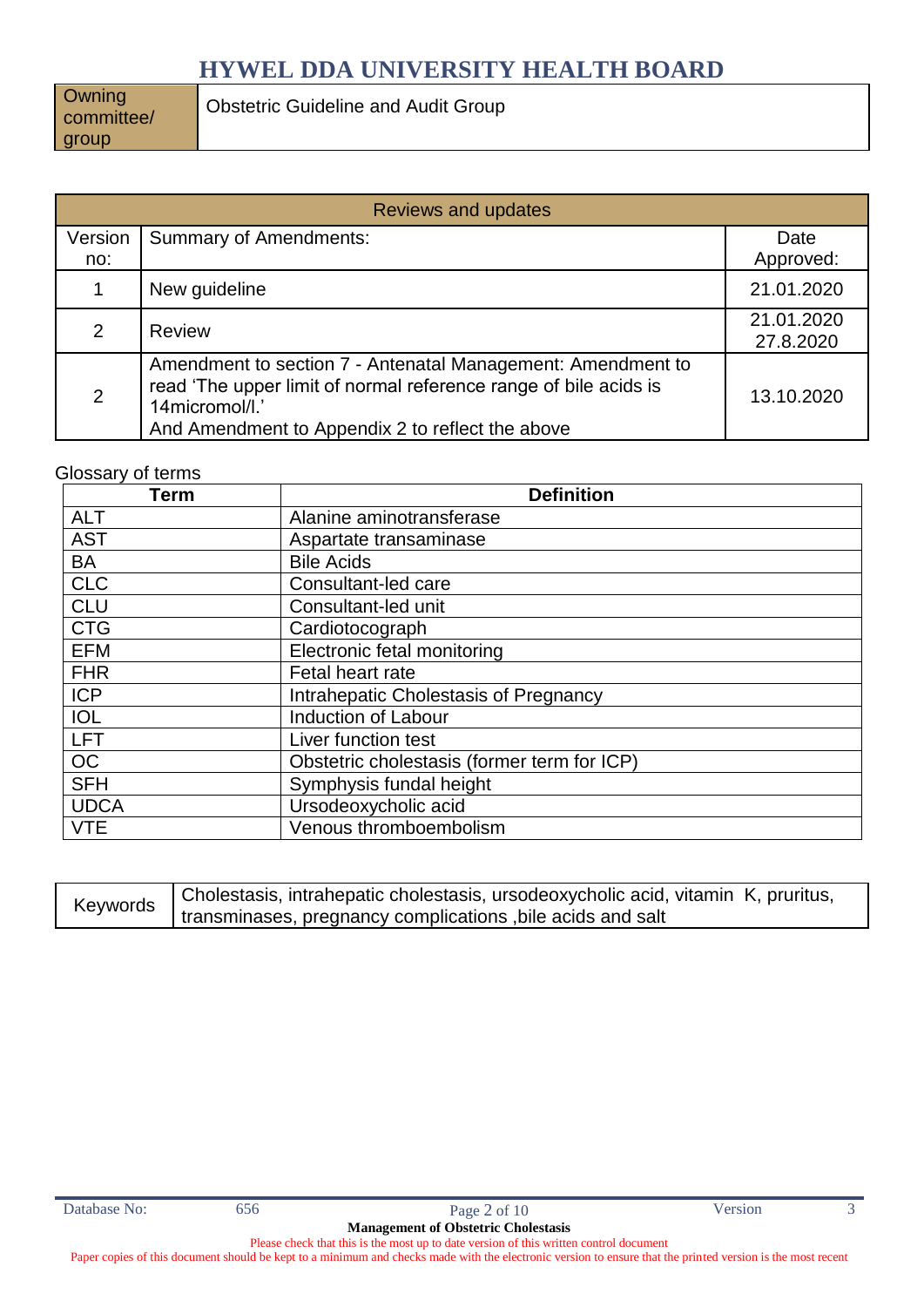### **Contents Page**

| 13. Appendix 2: Investigation and Antenatal Management Flowchart10 |  |
|--------------------------------------------------------------------|--|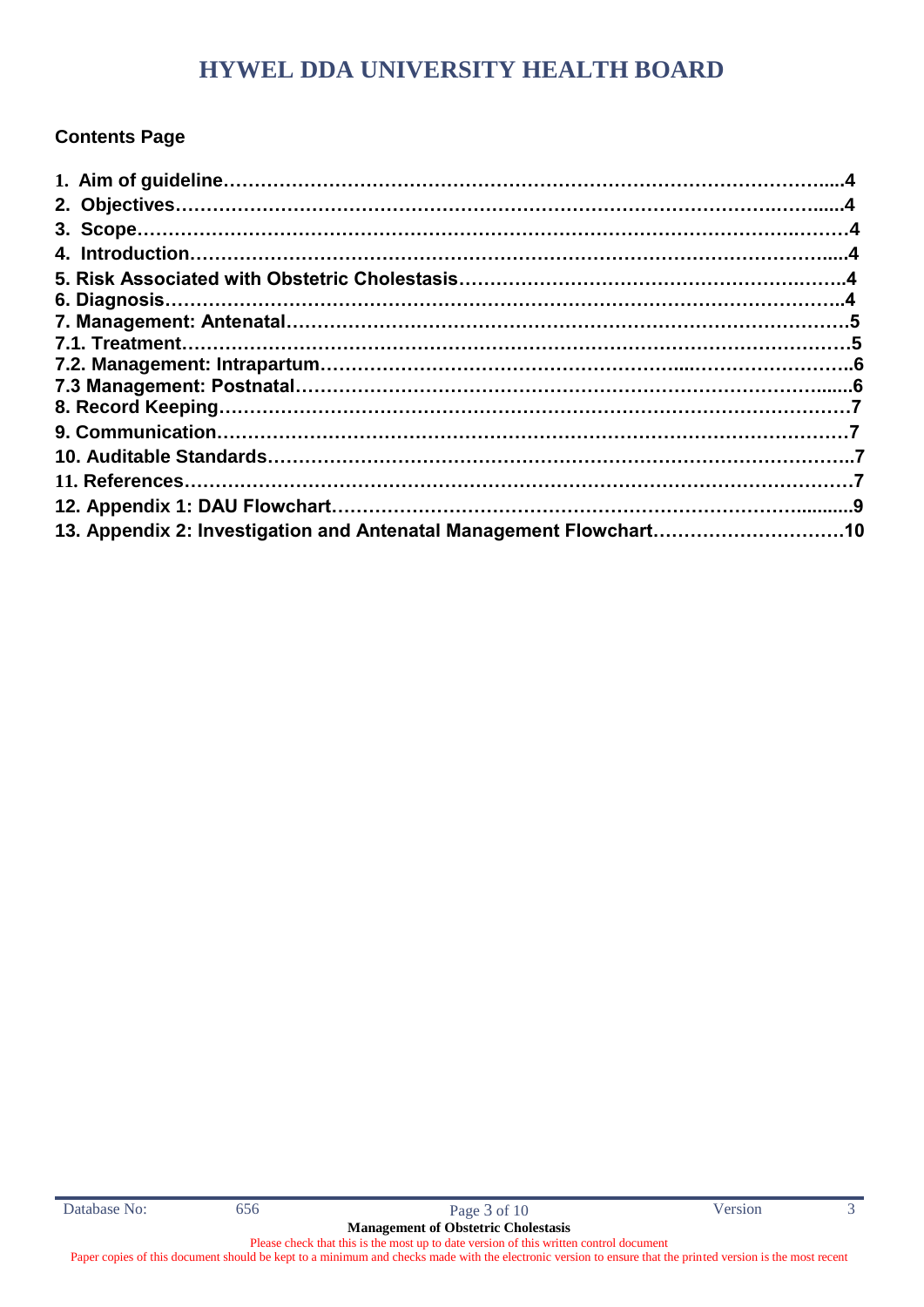### **1. Aim of Guideline**

 To standardise the management of intrahepatic cholestasis of pregnancy remove and reduce maternal and fetal morbidity / mortality.

### **2. Objectives**

 To provide safe care and management of women with intrahepatic cholestasis of pregnancy in order to reduce fetal risks associated with the condition.

#### **3. Scope**

 All clinicians involved in the care of pregnant women with a history suggestive of intrahepatic cholestasis of pregnancy

#### **4. Introduction**

- Intrahepatic cholestasis of pregnancy is a multifactorial condition of pregnancy characterised by pruritus in the absence of a skin rash with abnormal liver function tests (LFTs) which resolve after birth.
- Pruritis affects 23% of pregnancies of which a small proportion will have Intrahepatic Cholestasis of Pregnancy (ICP)
- The clinical importance of lies ICP in the potential fetal risks, which may include spontaneous preterm birth, iatrogenic preterm birth and fetal death.
- There can also be maternal morbidity in association with the intense pruritus and consequent sleep deprivation.

### **5. Risk Associated with Intrahepatic Cholestasis of Pregnancy**

- In a hospital setting, the current additional risk of stillbirth in obstetric cholestasis above that of the general population has not been determined but is likely to be small.
- Obstetricians should advise women that the incidence of premature birth, especially iatrogenic, is increased.
- Women should be advised of the increased likelihood of meconium passage in pregnancies affected by obstetric cholestasis.
- Intrahepatic Cholestasis of Pregnancy has been linked with an increased incidence of fetal distress, delivery by caesarean section and postpartum haemorrhage.

### **6. Diagnosis (Please refer to Appendix 1 – DAU Flowchart)**

- Intrahepatic cholestasis of pregnancy (ICP) is diagnosed when otherwise unexplained pruritus occurs in pregnancy and abnormal liver function tests (LFTs) and/or raised bile acids occur and both resolve after delivery.
- Pruritus is notably worse at night and involves the palms and soles of the feet is particularly suggestive.
- The presence of a pale stool, dark urine and jaundice are also suggestive of obstetric cholestasis.
- Pregnancy-specific reference ranges for LFTs should be used.
- Other causes of itching and of liver dysfunction should be excluded.
- Women with persistent pruritus and normal biochemistry should have LFTs repeated every 1–2 weeks.
- Postnatal resolution of pruritus and abnormal LFTs should be confirmed.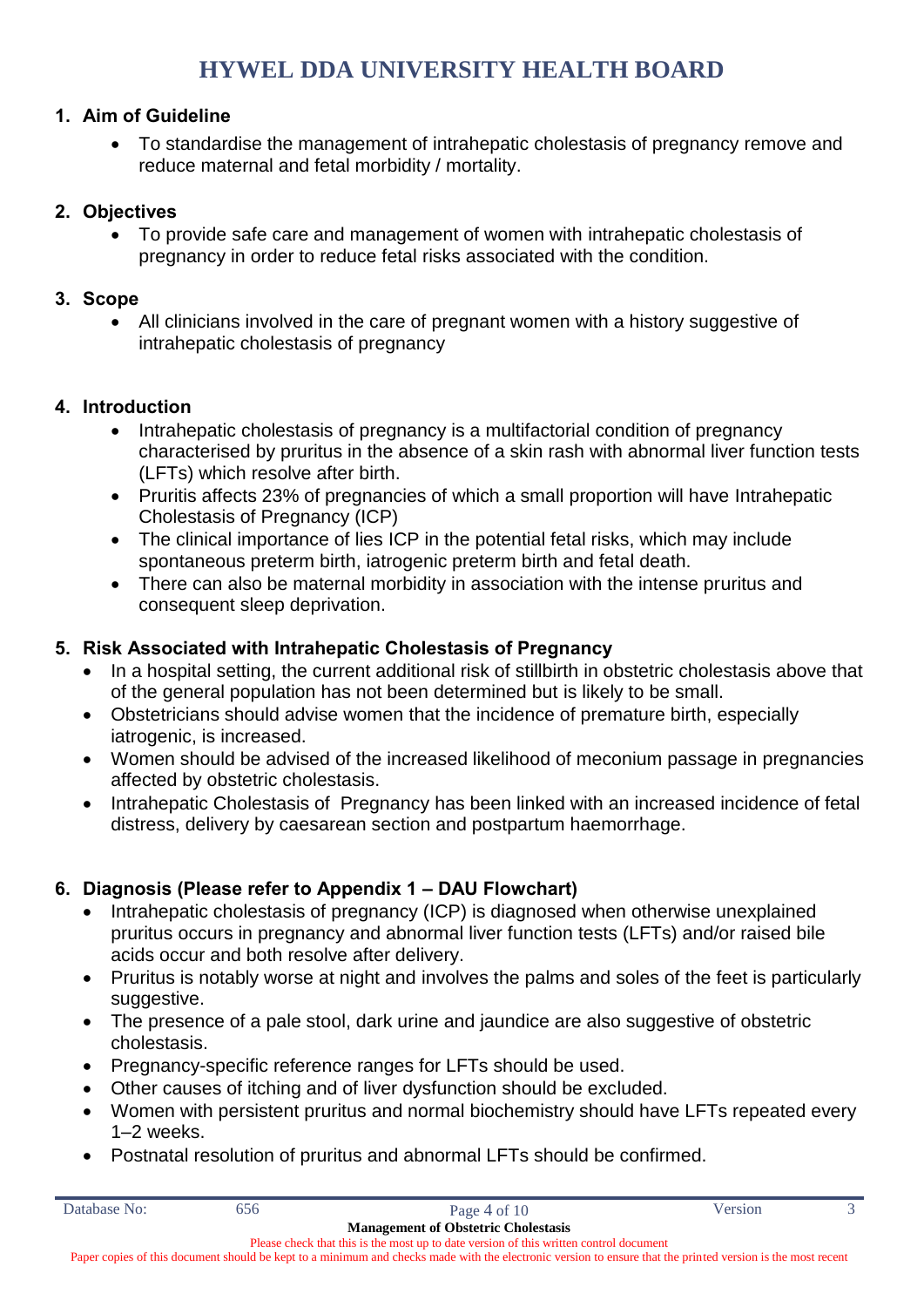### **7. Management: Antenatal (Refer to Flow Chart - Appendix 2)**

- The skin should be inspected and care must be taken to differentiate skin trauma from intense scratching.
- If a rash is present, polymorphic eruption of pregnancy or pemphigoid gestations (blisters) should be considered.
- Family and personal history should be taken including family history of obstetric cholestasis, multiple pregnancy, hepatitis C and presence of gallstones.
- Blood should be sent for liver function tests (LFTs) and bile acids (BA).
- Pregnancy specific ranges should be used for all.
- In pregnancy the upper limit of LFTs and bilirubin is 20% lower than normal.
- The upper limit of normal reference range of bile acids is 14micromol/l.
- Bile acids should be sent in a gold topped bottle and the results may take up to 72 hours.
- If LFTs are elevated and Bile acids are normal need to exclude other causes of liver pathology. Send blood for viral screen (Hepatitis A, B, and C), Epstein Barr virus, Cytomegalovirus, liver autoimmune screen for Chronic Active Hepatitis and Primary biliary cirrhosis and arrange a liver ultrasound.
- Pre-eclampsia and acute fatty liver of pregnancy are pregnancy-specific causes of abnormal LFTs that might form part of the differential diagnosis in atypical or early cases.
- Once ICP has been diagnosed bloods should be sent for clotting screen and LFT measurement weekly from 34 weeks onwards,
- There is no clear correlation between severity of disease and transaminase levels, nor is there a clear co-relation between transaminase values and elevated bile acids.
- **Normal levels of bile salts do not exclude the diagnosis.**
- There is no evidence to confirm adverse fetal or neonatal outcomes with BA values less than 40 micromol/l.
- **There is evidence that there is increased risk of preterm delivery, neonatal unit admission and still birth with rising levels of BA over 40micromol/l.**
- High bile acid levels have been linked with fetal death passage of meconium,abnormal cardiotocograph, prematurity and non-fatal asphyxial events.
- Ultrasound and cardiotocography are **not** reliable methods for predicting or preventing fetal death. Fetal growth restriction and oligohydramnios are not features of the disease. Umbilical artery Doppler assessments are not different compared with those taken in other pregnancies.

### **7.1 Treatment**

- **Topical emollients** are safe but their efficacy is unknown. Clinical experience suggests that they may provide slight temporary relief of pruritus.
- **Antihistamines** such as chlorphenamine may provide some welcome sedation at night but do not have a significant impact on pruritus.
- **Ursodeoxycholic acid (UDCA)** improves pruritus, liver function and bile acid concentration over 40 micromoles/litre. The PITCH study showed UDCA significantly reduces the itching and meconium staining of liquor. Women should be informed of the lack of robust data concerning protection against stillbirth and safety to the fetus or neonate.
- **Vitamin K:** A discussion should take place with the woman regarding the use of vitamin K.
- Obstetric cholestasis can result in reduced absorption of dietary fats and fat soluble vitamins like vitamin K.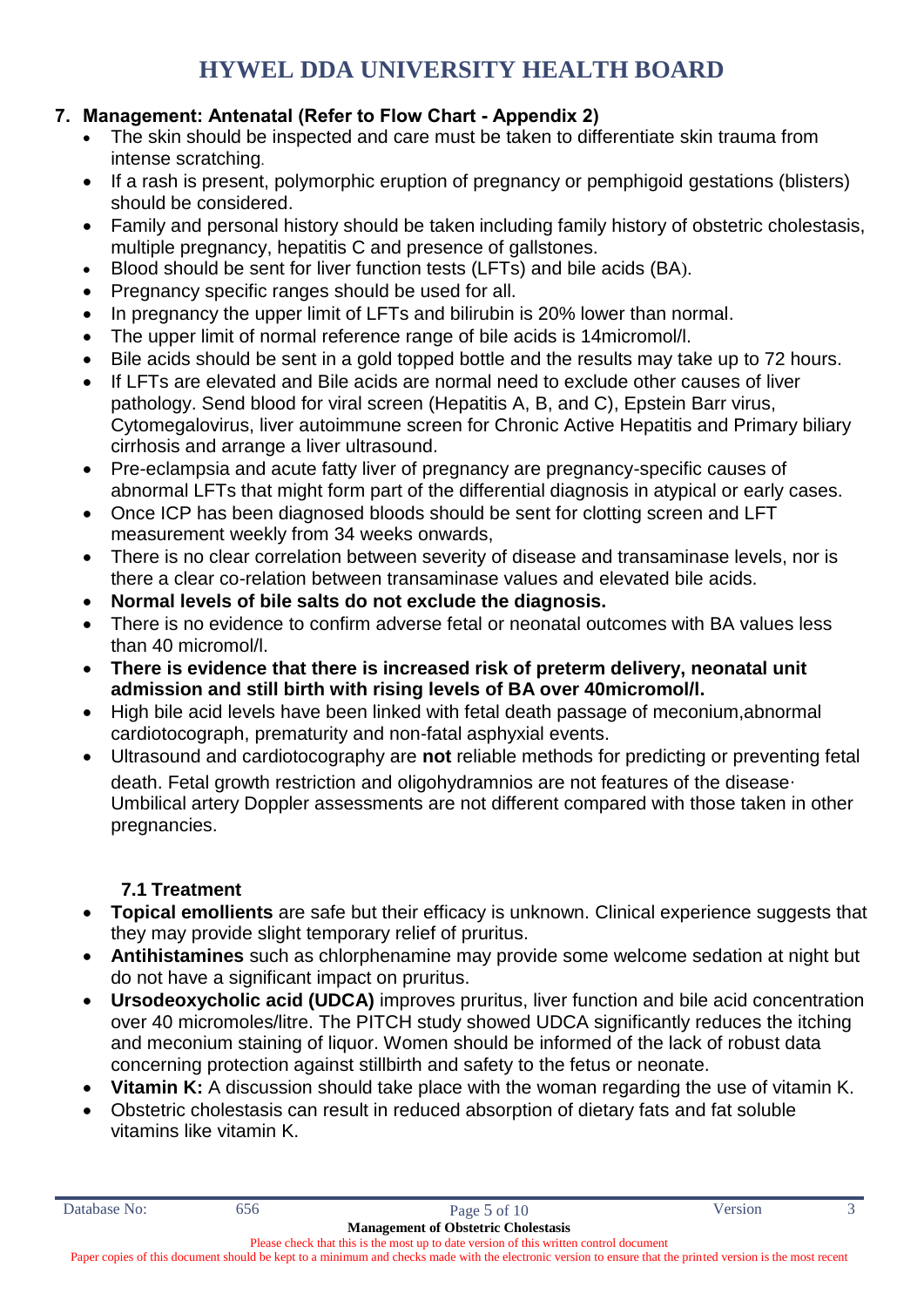- Where the prothrombin time is prolonged, the use of water-soluble vitamin K (menadiol sodium phosphate) in doses of 5–10 mg daily is indicated.
- Water-soluble vitamin K has been prescribed widely in the management of obstetric cholestasis.
- Dose: 10 mg daily by mouth. The aim is to improve both maternal and neonatal levels, which are assumed to be deficient, and therefore reduce postpartum haemorrhage and fetal or neonatal bleeding.
- When prothrombin time is normal water-soluble vitamin K (menadiol sodium phosphate) in low doses **should be used only after careful** counselling about the likely benefits but small theoretical risk of neonatal kernicterus and haemolytic anaemia.

### **7.2 Management: Intrapartum**

- **Women with obstetric cholestasis should be booked under consultant-led, teambased care and give birth in an obstetric unit.**
- Poor outcome cannot currently be predicted by biochemical results and delivery decisions should not be based on results alone.
- A discussion should take place with women regarding induction of labour after  $37^{+0}$  weeks of gestation.
- Women should be informed of the increased risk of perinatal morbidity from early intervention (after  $37^{+0}$  weeks of gestation).
- Women should be informed that the case for intervention (after  $37^{+0}$  weeks of gestation) may be stronger in those with more severe biochemical abnormality (transaminases and bile acids).
- Women should be informed of the increased risk of maternal morbidity from intervention at  $37^{+0}$  weeks of gestation.
- Women should be informed of the inability to predict stillbirth if the pregnancy continues.
- The practice of offering delivery at 37 weeks of gestation or at diagnosis if this is after 37 weeks of gestation, is not evidence based. The iatrogenic consequences of elective delivery must be considered
- Continuous fetal monitoring in labour should be offered.
- Active management of the third stage is advised.

### **7.3 Management: Postnatal**

- In normal pregnancy, LFTs may increase in the first 10 days of the puerperium.
- In a pregnancy complicated by obstetric cholestasis, routine measurement of LFTs should be deferred beyond this time and should be deferred for at least 10 days.
- Appropriate follow-up should be arranged by a medical practitioner.
- LFTs 6 weeks after delivery and an appointment at 8 weeks is an appropriate care plan.
- The implications of obstetric cholestasis should be discussed including the high recurrence rate (45–90%) and the increased incidence of obstetric cholestasis in family members.
- Reassurance should be given regarding lack of long-term sequelae for mother and baby. and contraceptive choices (usually avoiding oestrogen-containing methods) should be discussed.

.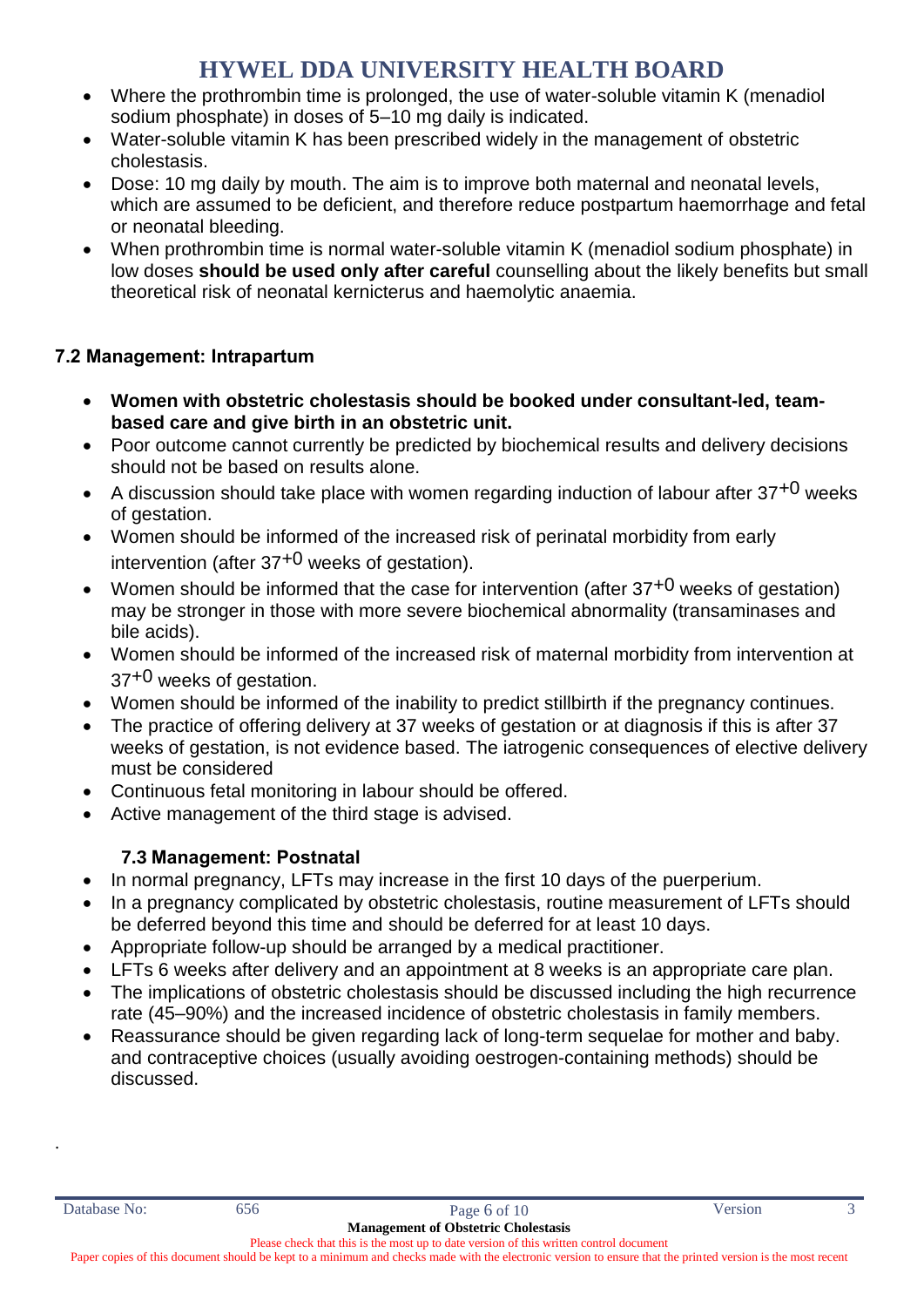### **8. Record Keeping**

- All documentation and risk assessments must be recorded and filed in the All Wales Maternity Handheld Record and ancillary Health Board documentation.
- Care plans are to be inputted onto Welsh PAS.

### **9. Communication**

- All pregnant women with obstetric cholestasis should be provided with accurate and accessible information about the risks associated with the condition and elective delivery versus conservative management.
- Women should be given the RCOG patient information leaflet and be given the opportunity to discuss this information: https://www.rcog.org.uk/en/patients/patient-leaflets/obstetric-cholestasis/

**Maternal wishes and concerns should be discussed and documented.** 

### **10.Auditable Standards**

- Number if women diagnosed with obstetric cholestasis.
- Percentage of women being offered vitamin K with prolonged prothrombin time
- Percentage of women receiving documentation of risks and benefits of UDCA.
- Percentage of women with appropriate investigations performed before confirmation of diagnosis.
- Percentage of women with iatrogenic delivery for obstetric cholestasis at less than 37 weeks of
- gestation
- Perinatal outcome of cases of obstetric cholestasis
- Percentage of women with postnatal follow-up documented.

### **10. References**

- https://www.rcog.org.uk/globalassets/documents/guidelines/gtg\_43.pdf
- https://pathways.nice.org.uk/pathways/antenatal-care-for-uncomplicated-pregnancies
- All Wales Midwife-led Care Guidelines  $(5<sup>th</sup> Edition)$
- Obstetric Cholestasis (Green-top Guideline No. 43) [https://www.rcog.org.uk/en/guidelines](https://www.rcog.org.uk/en/guidelines-research-services/guidelines/gtg43/)[research-services/guidelines/gtg43/.](https://www.rcog.org.uk/en/guidelines-research-services/guidelines/gtg43/)
- Clinical Updates in Women's Health Care Summary: Liver Disease: Reproductive Considerations. Obstet Gynecol 2017; 129:236
- Pataia V, Dixon PH, Williamson C. Pregnancy and bile acid disorders. Am J Physiol Gastrointest Liver Physiol 2017; 313:G1.
- Kondrackiene J, Kupcinskas L. Intrahepatic cholestasis of pregnancy-current achievements and unsolved problems. World J Gastroenterol 2008; 14:5781
- Bicocca MJ, Sperling JD, Chauhan SP. Intrahepatic cholestasis of pregnancy: Review of six national and regional guidelines. Eur J Obstet Gynecol Reprod Biol 2018; 231:180.
- Manzotti C, Casazza G, Stimac T, et al. Total serum bile acids or serum bile acid profile, or both, for the diagnosis of intrahepatic cholestasis of pregnancy (Protocol). Cochrane Database Syst Rev 2017; :CD012546.
- Bacq Y, Sapey T, Bréchot MC, et al. Intrahepatic cholestasis of pregnancy: a French prospective study. Hepatology 1997; 26:358.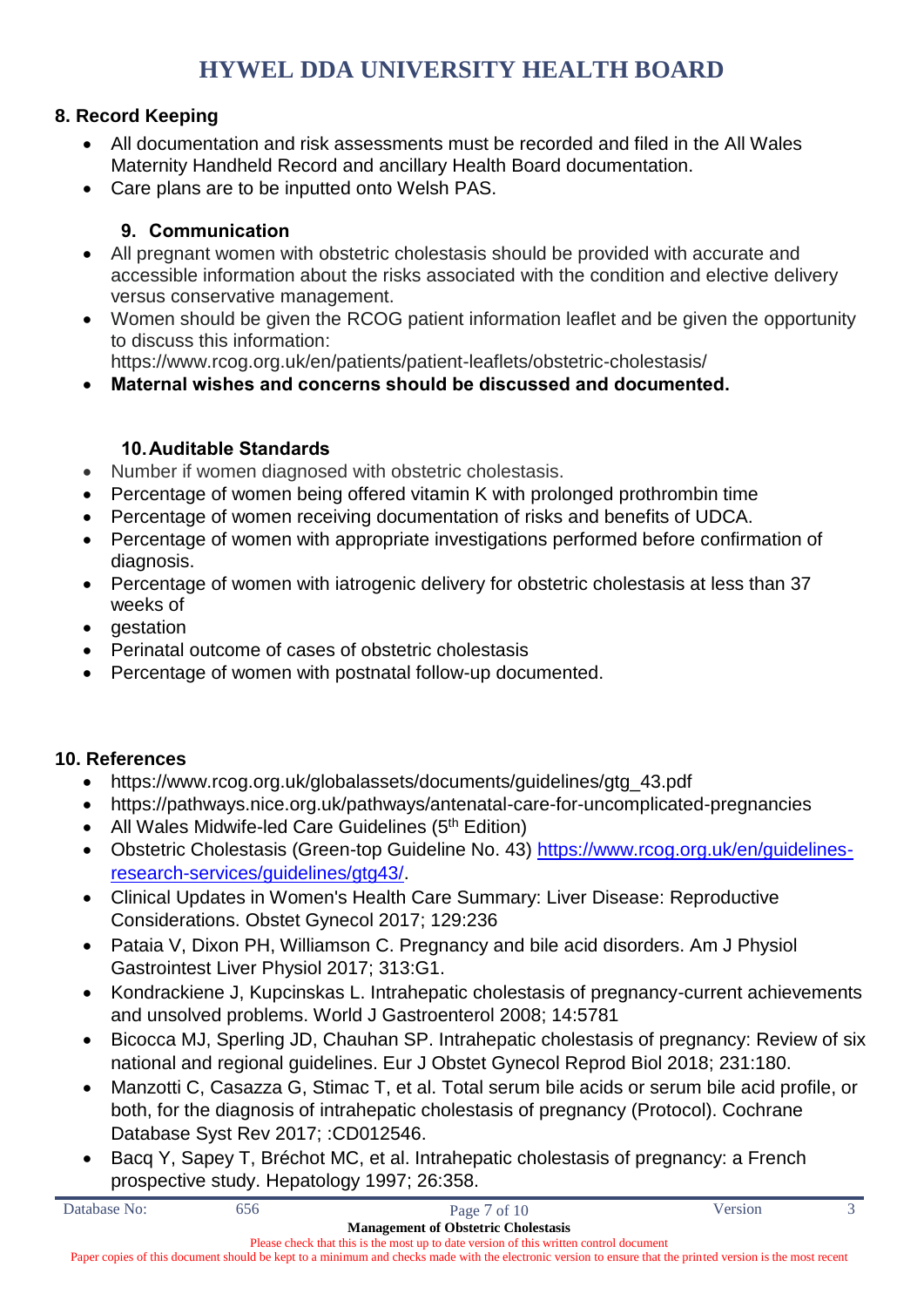- Ovadia C, Seed PT, Sklavounos A, et al. Association of adverse perinatal outcomes of intrahepatic cholestasis of pregnancy with biochemical markers: results of aggregate and individual patient data Germain AM, Kato S, Carvajal JA, et al. Bile acids increase response and expression of human myometrial oxytocin receptor. Am J Obstet Gynecol 2003; 189:577.
- Israel EJ, Guzman ML, Campos GA, Maximal response to oxytocin of the isolated myometrium from pregnant patients with intrahepatic cholestasis. Acta Obstet Gynecol Scand 1986; 65:581.meta-analyses. Lancet 2019; 393:899.
- Bacq Y, Sentilhes L, Reyes HB, et al. Efficacy of ursodeoxycholic acid in treating intrahepatic cholestasis of pregnancy: a meta-analysis. Gastroenterology 2012; 143:1492.
- Gurung V, Middleton P, Milan SJ, et al. Interventions for treating cholestasis in pregnancy. Cochrane Database Syst Rev 2013; :CD000493.
- Kong X, Kong Y, Zhang F, et al. Evaluating the effectiveness and safety of ursodeoxycholic acid in treatment of intrahepatic cholestasis of pregnancy: A meta-analysis (a prismacompliant study). Medicine (Baltimore) 2016; 95:e4949.
- Laatikainen T, Tulenheimo A. Maternal serum bile acid levels and fetal distress in cholestasis of pregnancy. Int J Gynaecol Obstet 1984; 22:91.
- Sentilhes L, Verspyck E, Pia P, Marpeau L. Fetal death in a patient with intrahepatic cholestasis of pregnancy. Obstet Gynecol 2006; 107:458.
- DeLeon A, De Oliveira GS, Kalayil M, et al. The incidence of coagulopathy in pregnant patients with intrahepatic cholestasis: should we delay or avoid neuraxial analgesia? J Clin Anesth 2014; 26:623.
- https://toxnet.nlm.nih.gov/cgi-bin/sis/search2/f?./temp/~oV4054:1 (Accessed on August 16, 2017).

Paper copies of this document should be kept to a minimum and checks made with the electronic version to ensure that the printed version is the most recent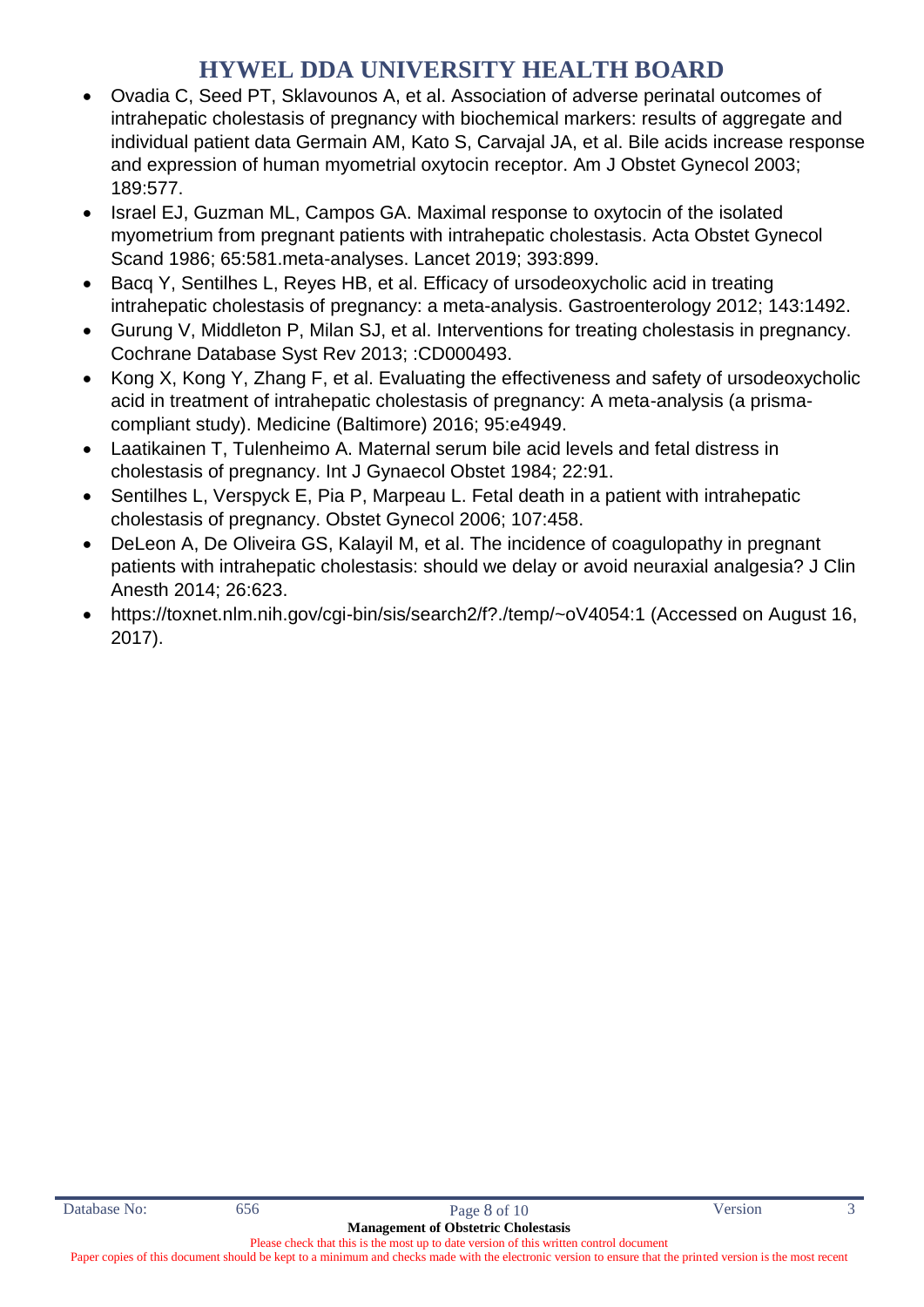#### **APPENDIX 1**

#### **DAU ADMISSION: FLOWCHART FOR PRURITIS/SUSPECTED INTRAHEPATIC CHOLESTASIS OF PREGNANCY**



Blood Results/ Investigations (please refer to Appendix 2)